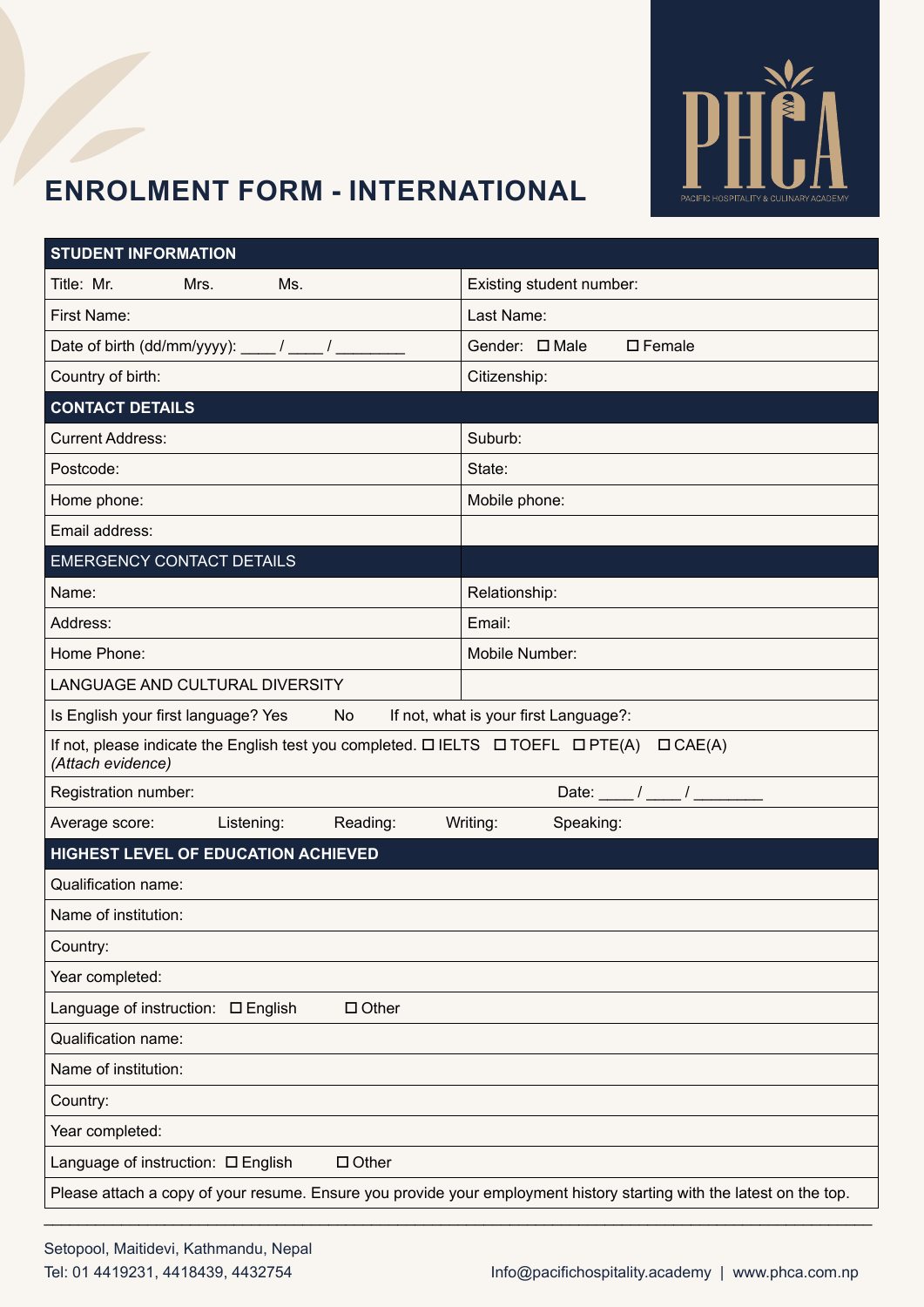| <b>PASSPORT AND VISA DETAILS</b>                                                                                                                   | <b>COURSE SELECTION</b>                                                                                                                                                                                                                        |
|----------------------------------------------------------------------------------------------------------------------------------------------------|------------------------------------------------------------------------------------------------------------------------------------------------------------------------------------------------------------------------------------------------|
| Passport No:                                                                                                                                       | Select the course                                                                                                                                                                                                                              |
| <b>Country of Passport:</b>                                                                                                                        | <b>Long Term Course</b>                                                                                                                                                                                                                        |
| <b>Student Visa, subclass</b>                                                                                                                      | a. Certificate III in Commercial Cookery                                                                                                                                                                                                       |
| Other, please specify:                                                                                                                             | b. Certificate IV in Commercial Cookery                                                                                                                                                                                                        |
|                                                                                                                                                    | <b>Short Term Course</b>                                                                                                                                                                                                                       |
|                                                                                                                                                    | a. Certificate in Commercial Cookery                                                                                                                                                                                                           |
|                                                                                                                                                    | b. Basic Barista                                                                                                                                                                                                                               |
|                                                                                                                                                    | c. Advance Barista                                                                                                                                                                                                                             |
|                                                                                                                                                    | d. Basic Bakery                                                                                                                                                                                                                                |
|                                                                                                                                                    | e. Advance Bakery                                                                                                                                                                                                                              |
|                                                                                                                                                    | f. Pizza Making                                                                                                                                                                                                                                |
| APPLICANT AND FAMILY BACKGROUND                                                                                                                    | <b>FINANCIAL DECLARATION</b>                                                                                                                                                                                                                   |
| Please list your immediate family members (e.g. Parents,<br>siblings) and their current country of residence?                                      | Do you wish to pay more than 50% of the Course/s tuition<br>fee? Yes □<br>No <sub>1</sub>                                                                                                                                                      |
| Name:                                                                                                                                              |                                                                                                                                                                                                                                                |
| Relationship:                                                                                                                                      |                                                                                                                                                                                                                                                |
| Country of Residence:                                                                                                                              |                                                                                                                                                                                                                                                |
| Occupation:                                                                                                                                        |                                                                                                                                                                                                                                                |
| Is your family supportive of your study in Nepal?<br>Yes $\square$<br>No <sub>1</sub>                                                              | Who will be funding your study and living expenses while<br>in Nepal? And please provide an estimate of the sponsor's annual<br>income in Nepali Rupees?<br>(Rupees)                                                                           |
| Do you have any relatives in Nepal? Yes □<br>No <sub>1</sub>                                                                                       | Please provide evidence of your sponsors fund/                                                                                                                                                                                                 |
|                                                                                                                                                    | employment<br>statement to this document.                                                                                                                                                                                                      |
| What is their relationship to you?                                                                                                                 | How will you organise and access these funds?                                                                                                                                                                                                  |
| In which city/state do they live?<br>State:<br>City:                                                                                               | Will you be using a bank loan to fund your<br>studies? Yes □<br>No <sub>1</sub><br>If yes, have you researched the availability of funding from<br>an approved financial institution in your home country?<br>Yes $\square$<br>No <sub>1</sub> |
| What is their occupation?                                                                                                                          |                                                                                                                                                                                                                                                |
| Have you previously travelled or studied overseas?<br>Yes □<br>No <sub>1</sub>                                                                     | What type of accommodation will you be seeking in<br>Kathmandu, Nepal?<br>(E.g. shared housing, institute accommodation, homestay etc.)                                                                                                        |
| If yes, which countries?                                                                                                                           |                                                                                                                                                                                                                                                |
| What is your relationship status?<br>Single $\square$<br>Engaged $\square$<br>Married $\square$<br>De Facto □<br>Separated/Divorced □<br>Widowed □ | Are you aware about Nepali Student Visa<br>conditions? Yes □<br>No <sub>1</sub>                                                                                                                                                                |
| If relevant, will your partner/ spouse/ children accompany<br>you to Nepal? Yes □<br>No <sub>1</sub>                                               | Do you understand the Pacific Hospitality and Culinary<br>Academy Fees and Refunds policy? Yes □<br>No <sub>1</sub>                                                                                                                            |
| Do you have any dependents? Yes □<br>No <sub>D</sub>                                                                                               |                                                                                                                                                                                                                                                |
| If yes, what are their ages?                                                                                                                       |                                                                                                                                                                                                                                                |
| Please specify any medical conditions:                                                                                                             |                                                                                                                                                                                                                                                |

\_\_\_\_\_\_\_\_\_\_\_\_\_\_\_\_\_\_\_\_\_\_\_\_\_\_\_\_\_\_\_\_\_\_\_\_\_\_\_\_\_\_\_\_\_\_\_\_\_\_\_\_\_\_\_\_\_\_\_\_\_\_\_\_\_\_\_\_\_\_\_\_\_\_\_\_\_\_\_\_\_\_\_\_\_\_\_\_\_\_\_\_\_\_\_\_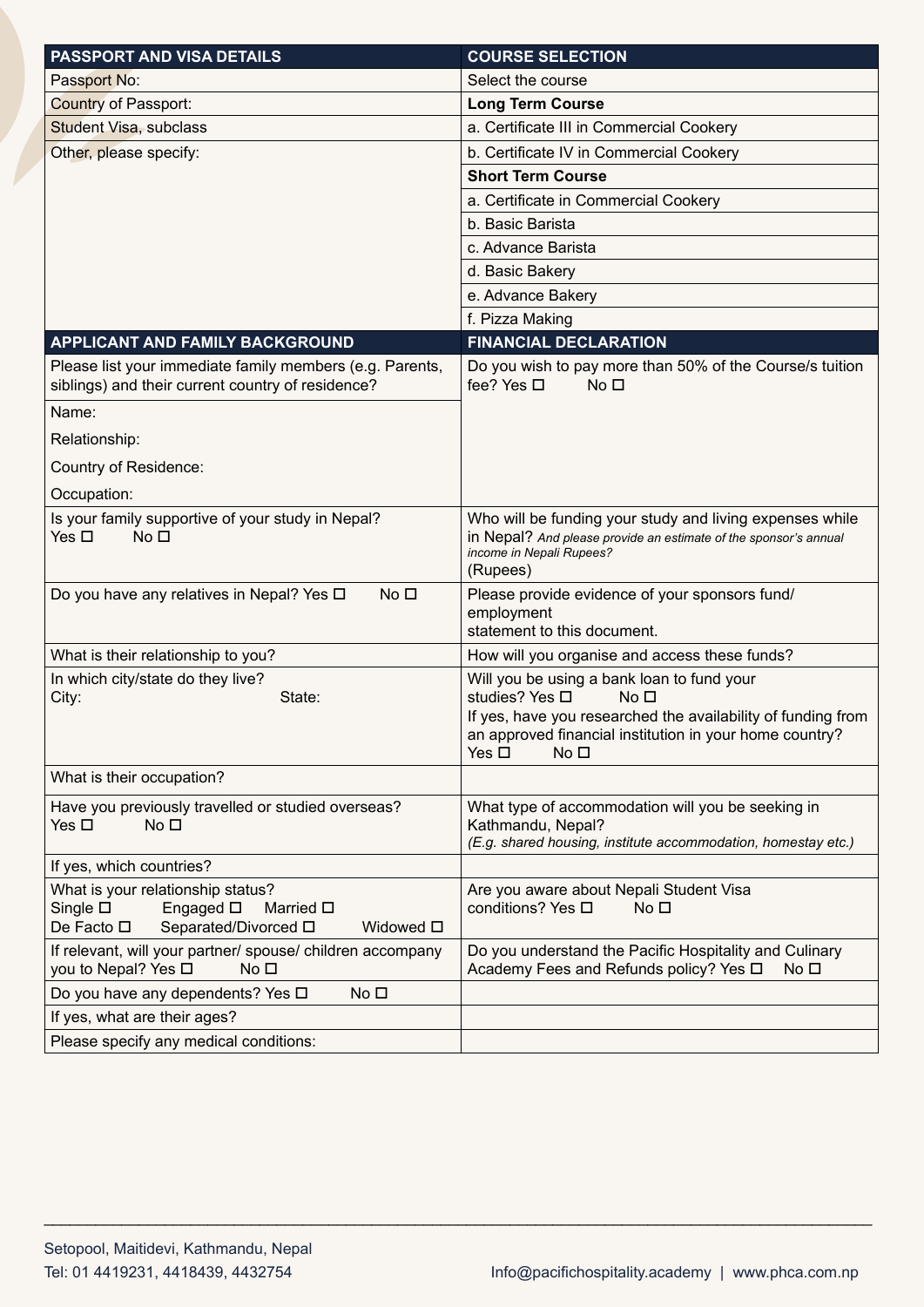| <b>Reference</b> |                                                                                                                |
|------------------|----------------------------------------------------------------------------------------------------------------|
|                  |                                                                                                                |
|                  | Contact No: Contact No:                                                                                        |
|                  |                                                                                                                |
|                  | Contact No: 2008 2010 2010 2010 2010 2011 2020 2021 2021 2022 2021 2022 2022 2023 2024 2022 2023 2024 2025 202 |

## **Declaration**

The statement and information furnished by the undersigned in this application form are true and complete.

1. I/we have read & understood all the Rules and Regulations of the Academy.

2. I/we will fully support to Academy in regards to the study matter. We will make sure that our children would have 99% attendance in every semester.

3. I/we are financial supporter and commit to clear dues within a semester. If not paid on time we will accept any sort of penalty prescribed by PHCA.

#### **Our signatures certify that we have read and agree with the above statements.**

| Date: Note: Note: Note: Note: Note: Note: Note: Note: Note: Note: Note: Note: Note: Note: Note: Note: Note: No |
|----------------------------------------------------------------------------------------------------------------|

### **List of documents to be submitted along with the admission form**

Please complete the form and return it, enclosing the followings upon confirmation of Admission:

- -
- 
- b. Mark Sheet b. Migration
	-
- c. Board Certificate c. Board Certificate d. Transcript
- **1. SLC 2. Intermediate / +2 3. Citizenship** a. Character Certificate a. Character Certificate **4. Medical Report**

\* All certificates must be Notary Public attested.

Note: Applicants are expected to notify the college immediately should there be any changes to the information requested in this application.

\_\_\_\_\_\_\_\_\_\_\_\_\_\_\_\_\_\_\_\_\_\_\_\_\_\_\_\_\_\_\_\_\_\_\_\_\_\_\_\_\_\_\_\_\_\_\_\_\_\_\_\_\_\_\_\_\_\_\_\_\_\_\_\_\_\_\_\_\_\_\_\_\_\_\_\_\_\_\_\_\_\_\_\_\_\_\_\_\_\_\_\_\_\_\_\_